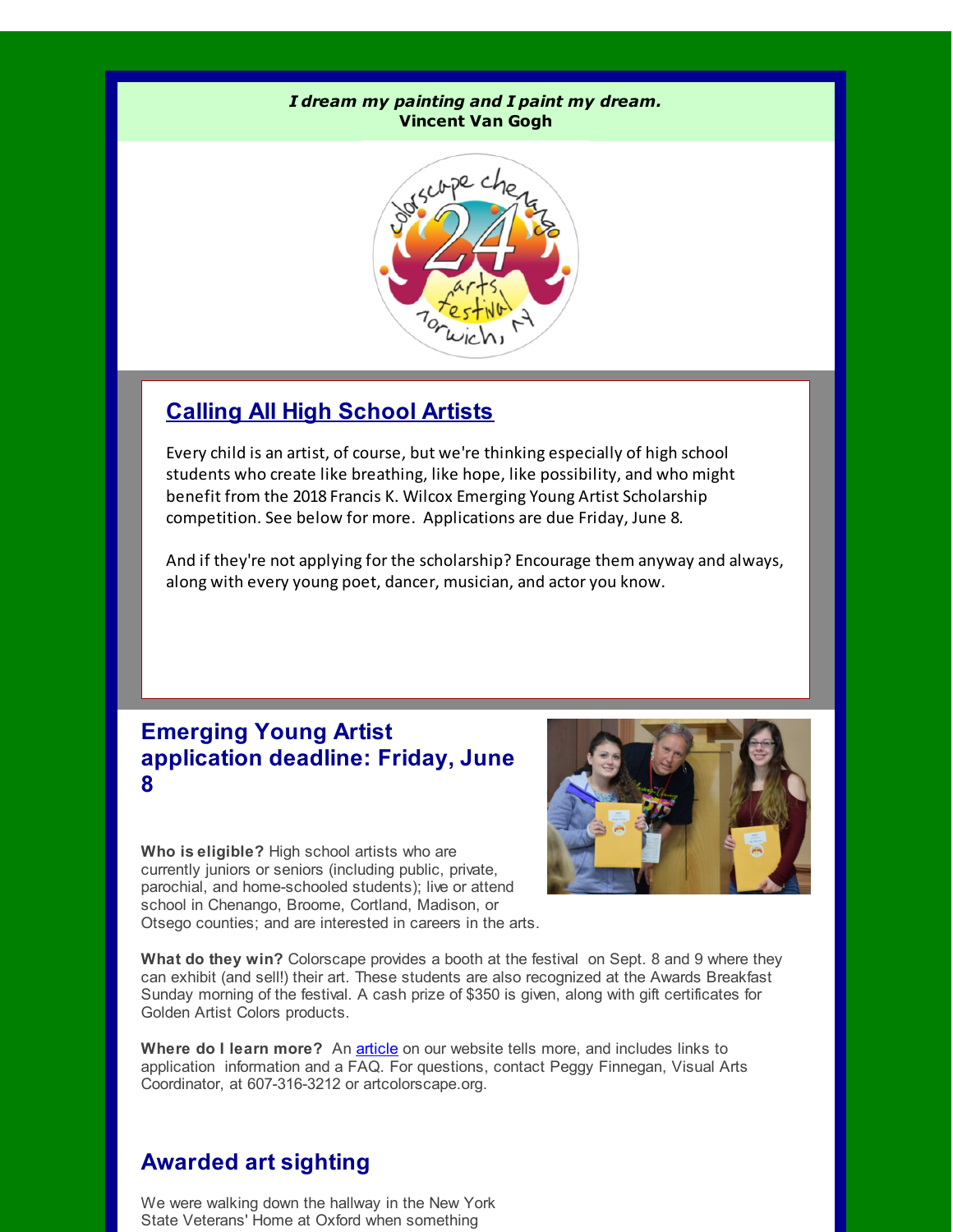caught our eye: a lovely painting and a Colorscape ribbon. We don't know the story behind this piece -- if you do, please tell us! -- but we were warmed from the inside out. Art is ageless.



#### **2018 artist roster**

Curious about the art you will see and the artists you will meet this year? Visit the website (link below) to see art from the new and returning artists. If you see a little globe icon under their art image, you can click it to visit their website.

Shown here: art from Zhong-Hua Lu from Cropseyville, NY who will be exhibiting at Colorscape for the first time. We love the gorgeous traditional Chinese brush painting.

The [Artists](http://r20.rs6.net/tn.jsp?f=0019_lWSmEWJev44Ih4nnbtmZZMh_zMtKTuXcbuidz-LRDXBQSTImBdcVPj0UQOMqf4fnmRSXxSAbEiNuDCSXZG7-wPdY56tY1nIeCkiEGqXYNv_g3CCfGQCEwTpPMlCITLNtN8Ny6okFfS_4ZgZmSu2Ob6m3eVX0q6W7K4e8vGkWZLJIzjklosNSODhh0626BAJZXnDxyZbmw=&c=&ch=)



#### **Found: the Colorscape bus!**

She wobbled in high winds, it was a full body experience to manage her manual shifting, and braking required an oof and a prayer, but we loved that beautiful bus. Imagine, then, stumbling on this image in Instagram! @klk\_photography11 posted from Auburn Virginia: "This just made my morning. Sunrise, fall and a Volkswagen classic. #groovy #unexpectedfind #photooftheday #volkswagen."



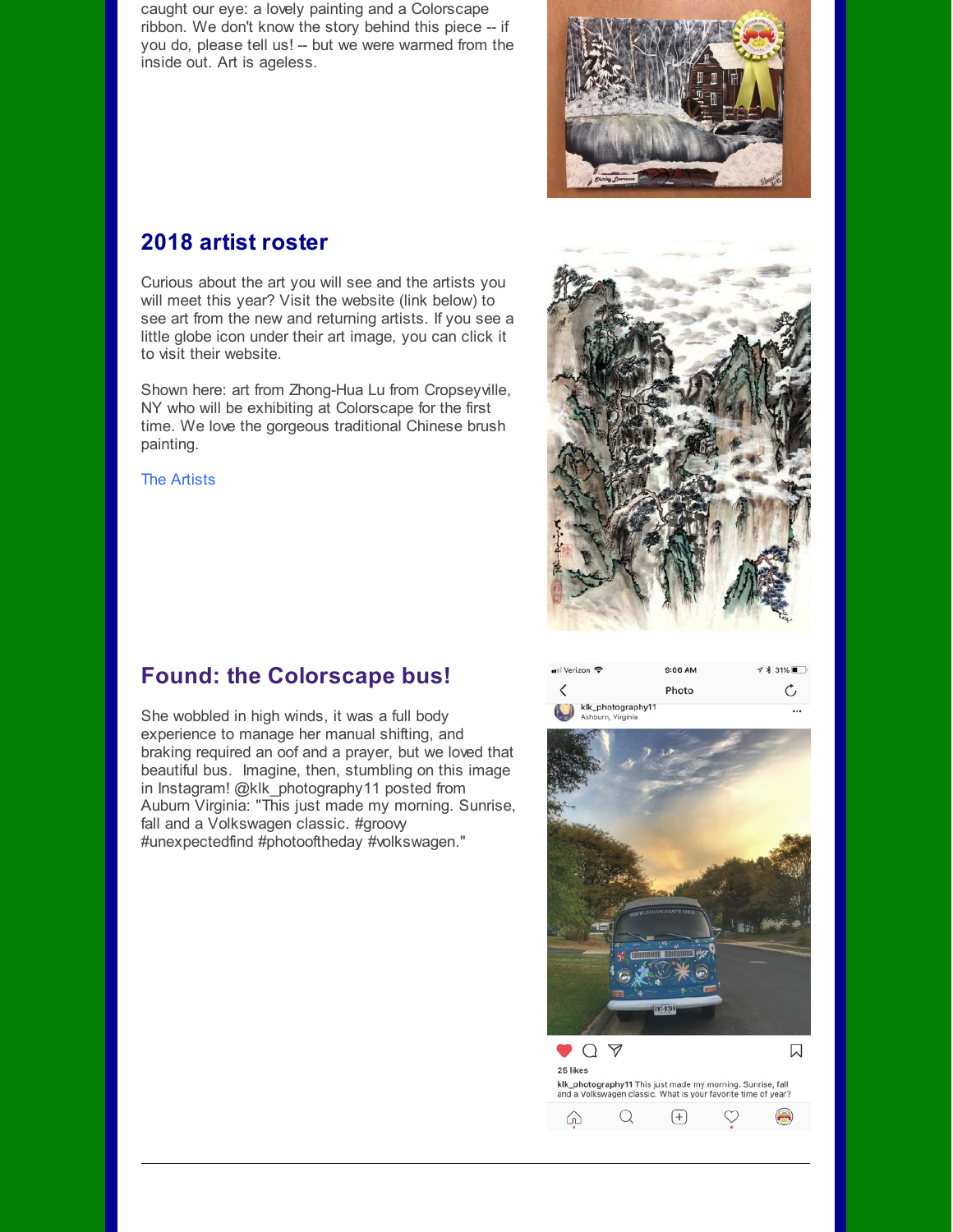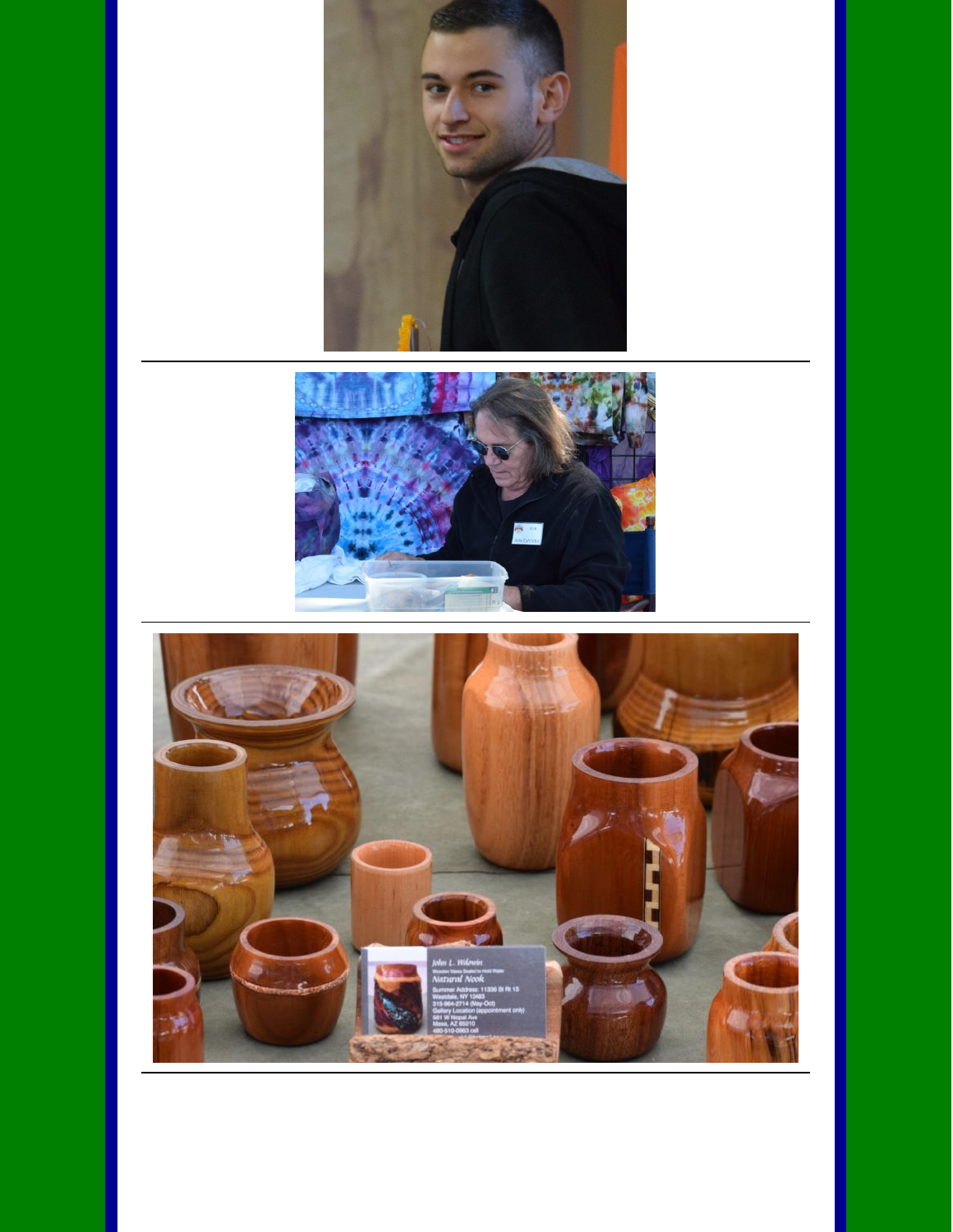





## **So much gratitude**

Colorscape is made possible, in part, by the Broome, Chenango and Otsego Decentralization Program, administered by the Chenango Arts Council and made possible by the New York State Council on the Arts with the support of Governor Andrew Cuomo and the New York State Legislature.